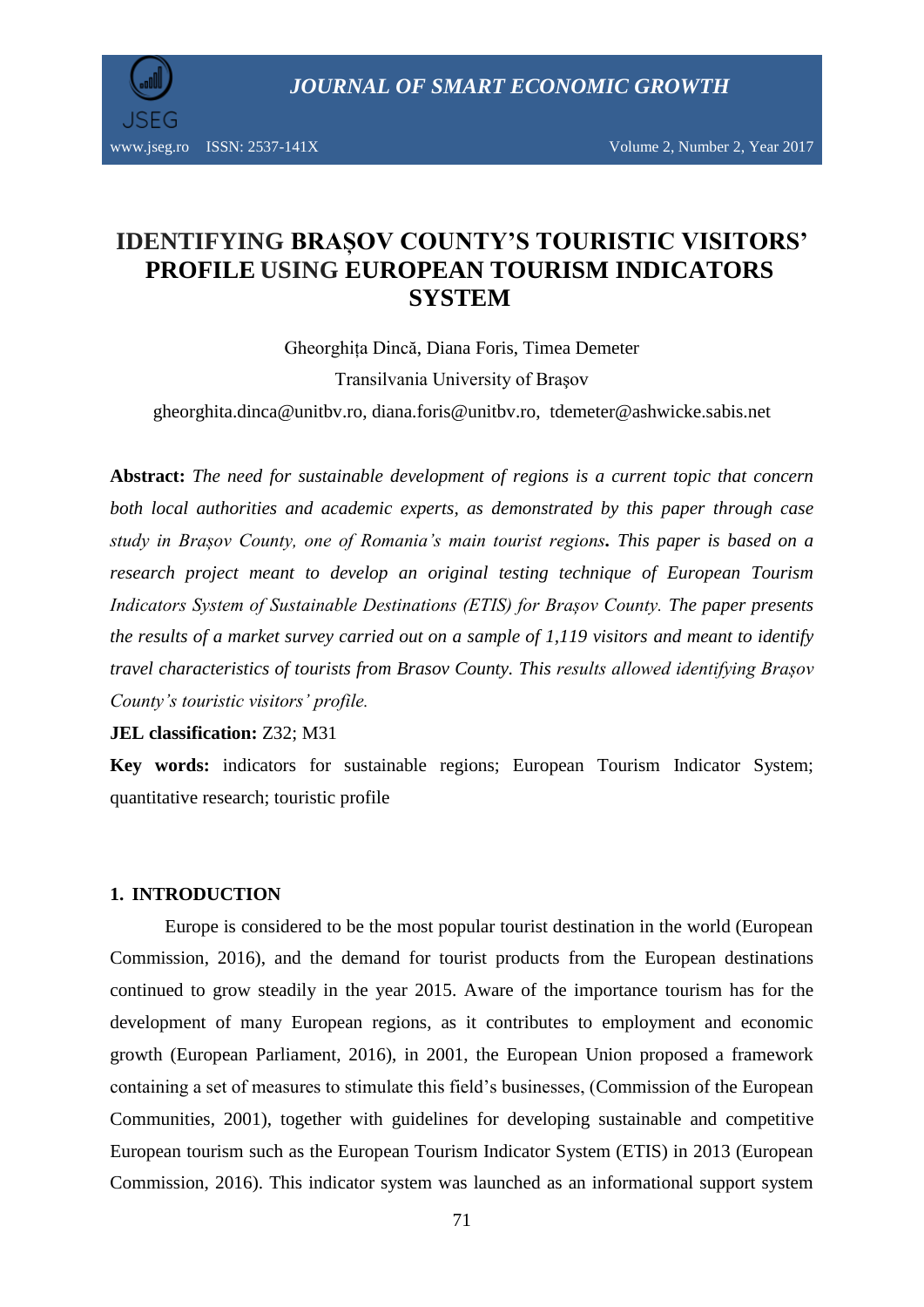

in evaluating sustainable development's level of a European tourist destination. As Brașov County is a significant Romanian mountain tourist destination, it was chosen as pilot location when organizing workshops for choosing the appropriate Tourism Indicators.

The ETIS toolkit also includes 5 questionnaires that can be used to identify the overall image of a tourist destination, manage the destination, as well as for presenting relevant information about companies, visitors and residents of a tourist destination. They can be used as such or adapted to the needs of study or specificity of a tourist destination. Some of these questionnaires has been already used in the case of some European tourist destinations, an example would be a study based on the ETIS questionnaire for the tourists from Istria, region of Croatia (Brščić et al., 2015). In Romania, the ETIS indicator system proposed by the European Commission has not so far been applied for any tourist destination.

In 2014, following a national competition, the scientific research project entitled Destination Intelligent Management for Sustainable Tourism (DIMAST) was financed. This project aims at designing and developing an original technical procedure for testing ETIS in Braşov county, via an innovative information system to support decision-making of GDSS type (functional model), that should directly and actively support the participative management of a sustainable tourism development within the destination Braşov county (DIMAST, 2016).

The present paper is based on the proposed questionnaire and has as main objectives to establish the travel characteristics. A series of solutions were also identified so that the research results might be used by the tourism stakeholders.

The chosen tourist destination, Brașov county, is a heterogeneous one, located in the centre of Romania, where various types of tourism are practiced (mountain, cultural historical, sport, scientific thematic, rural tourism, ecotourism, business etc.), types of tourism for different participants, for youth tourism, for instance (Bratucu & Demeter, 2014). Brașov County has a very important natural and anthropic tourism heritage (Brașov County Council, 2010).

#### **2. LITERATURE REVIEW**

As developing a set of indicators for sustainable tourism development has proven to be a difficult task, due to reduced data reliability and to difficulties in defining tourism as an economic activity (Ceron & Dubois, 2003) several researchers proposed different indicators'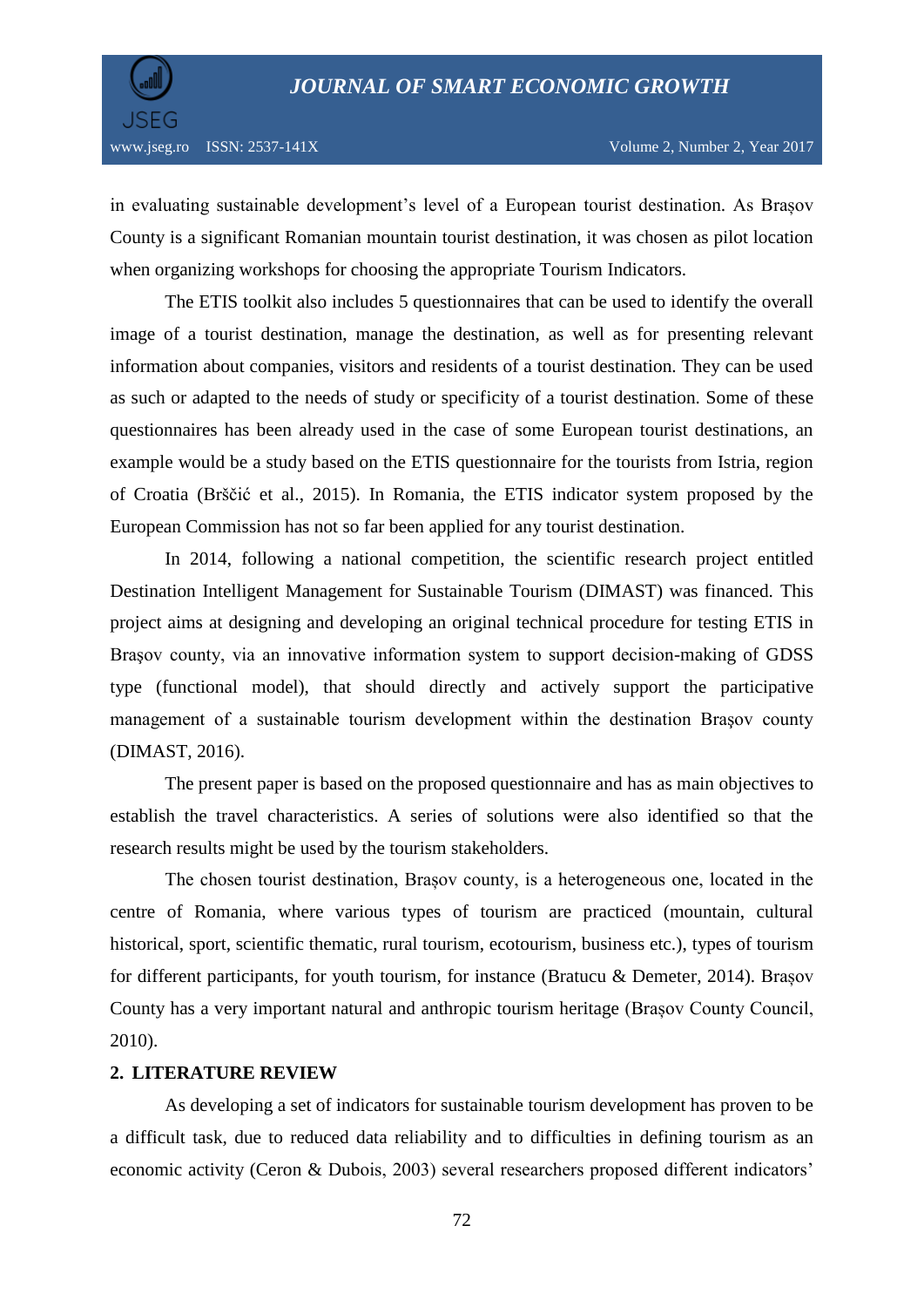

systems for assessing tourist destinations' sustainable development. The experts' opinions regarding the indicators to be used by tourist products' consumers in assisting their decision of choosing holiday destinations and promoting a sustainable tourism have been analyzed. This study's results highlighted the diversity of experts' viewpoints regarding sustainability, use of qualitative versus quantitative indicators and the role consumers' pressure can play in sustainable development (Miller, 2001). Another paper, starting from the need to monitor sustainable tourism development, emphasizes the importance of stating clear objectives before identifying indicators to be used, the importance of involving a multidisciplinary committee and creating an effective, flexible and adequate framework that can convert indicators' results into actions (Twining-Ward & Butler, 2002).

Roberts and Tribe (2008) proposed some indicators which can be used in evaluating the small tourism enterprises' progress towards a destination's long term sustainability goals. Schianetz and Kavanagh (2008) propose the systemic indicator system (SIS) system, which takes into account the interconnection between socio-cultural, economic and environmental issues and emphasizes the need for adaptive management practices.

Authors have identified local level sustainability indicators for a Mexican destination (Chávez-Cortés & Alcántara Maya, 2010), starting from the stakeholders' main values, stressing that these indicators have to be regarded as part of the governing process and that developing indicators of success greatly depends on their integration in this process.

To reconcile economic growth and sustainable development, a set of sustainability indicators was created for a Spanish destination, starting with the social and economic changes resulted from the tourism development and new local policies as response to these changes [\(Rebollo](http://www.tandfonline.com/author/Rebollo%2C+J+Fernando+Vera) & [Baidal,](http://www.tandfonline.com/author/Baidal%2C+Josep+A+Ivars) 2003)

A global efficiency indicator comprising a sustainable tourism index and an economic efficiency index (Cracolici et al., 2008) was suggested, starting from the idea that tourism development has serious consequences upon environment sustainability and, therefore, an assessment of pros and cons concerning tourism's eco-efficiency should be performed. There are proposals for indicators to measure community tourism development (CTD) within a sustainable framework. [Choi](http://scholar.google.ro/citations?user=0hieV-oAAAAJ&hl=ro&oi=sra) and [Sirakaya](http://scholar.google.ro/citations?user=EzMcFXIAAAAJ&hl=ro&oi=sra) (2006), following a research they carried out, established a set of 125 indicators for CTD, respectively 32 political, 28 social, 25 ecological,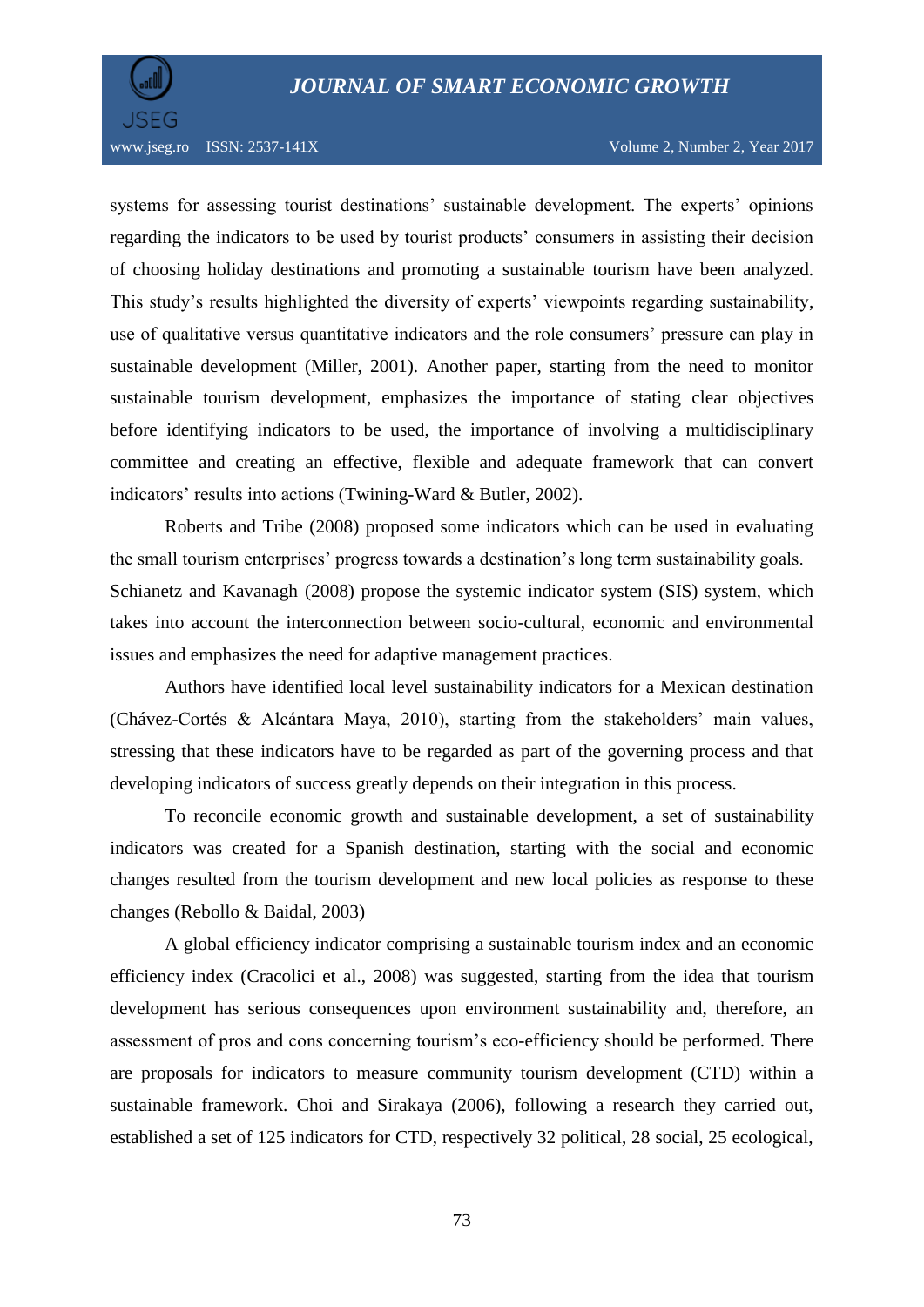

24 economic, 3 technological and 13 cultural ones. This set of sustainable tourism's indicators can constitute the starting point for developing a set of indicators at a local and regional level.

Cucculelli and [Goffi](http://www.sciencedirect.com/science/article/pii/S0959652614013663) (2016) developed the Ritchie and Crouch model of tourist destination competitiveness, introducing a set of sustainability indicators and testing their role in explaining this concept. The role of sustainability is also confirmed as a crucial determinant of tourist destinations' competitiveness. Another example supporting the theory that suggested indicators, either at a local level or at EU level (for example, ETIS), are not being used enough is in creating sustainable development plans by the local authorities is also supported by another study made in Ireland (McLoughlin & Hanrahan, 2015).

The profile of sustainable tourist is also researched, as well as the way material resources are spent, via a survey with 1,180 tourists-subjects which visited Andalusia, Spain, in 2013. The analysis was carried out on several destinations from this region, i.e., mediumsized towns. The final part of the paper includes a number of proposals for improving touristic management at medium-sized destinations [\(Cárdenas-García & Pulido-Fernández, 2](http://www.cabdirect.org/search.html?q=au%3A%22C%C3%A1rdenas-Garc%C3%ADa%2C+P.+J.%22)016).

#### **3. THE OBJECTIVES AND THE RESEARCH METHOD USED**

The present paper presents the results of a market quantitative research (a survey), which used an adapted variant of ETIS proposed questionnaire of interviewing a destination's tourists. The questionnaire used by the authors was adapted according to measures identified by Brasov County's stakeholders as fit for the analysis and research of these destinations. For this purpose, the authors have coordinated two survey-preceding qualitative researches, one a group-interview type (a focus-group) and the other a semi-structured interview type. The results obtained from the two qualitative researches allowed authors to establish the objectives and hypotheses of the survey.

The quantitative research it was undertaken among Romanian and foreign tourists that visited the tourist destination of Brașov county during the research period, with the goal of quantifying the attitudes and behaviours of destination's visitors. The sample was validated in accordance with the following rules that fully ensure its representativeness (Constantin & Tecău, 2013, 124-125) it was constructed using a random sampling method; its size is large enough to cover the entire diversity of existing behaviours and attitudes and to ensure a reasonable margin of error for results at the level of the entire population; it reflects the structure of researched population in terms of relevant characteristics.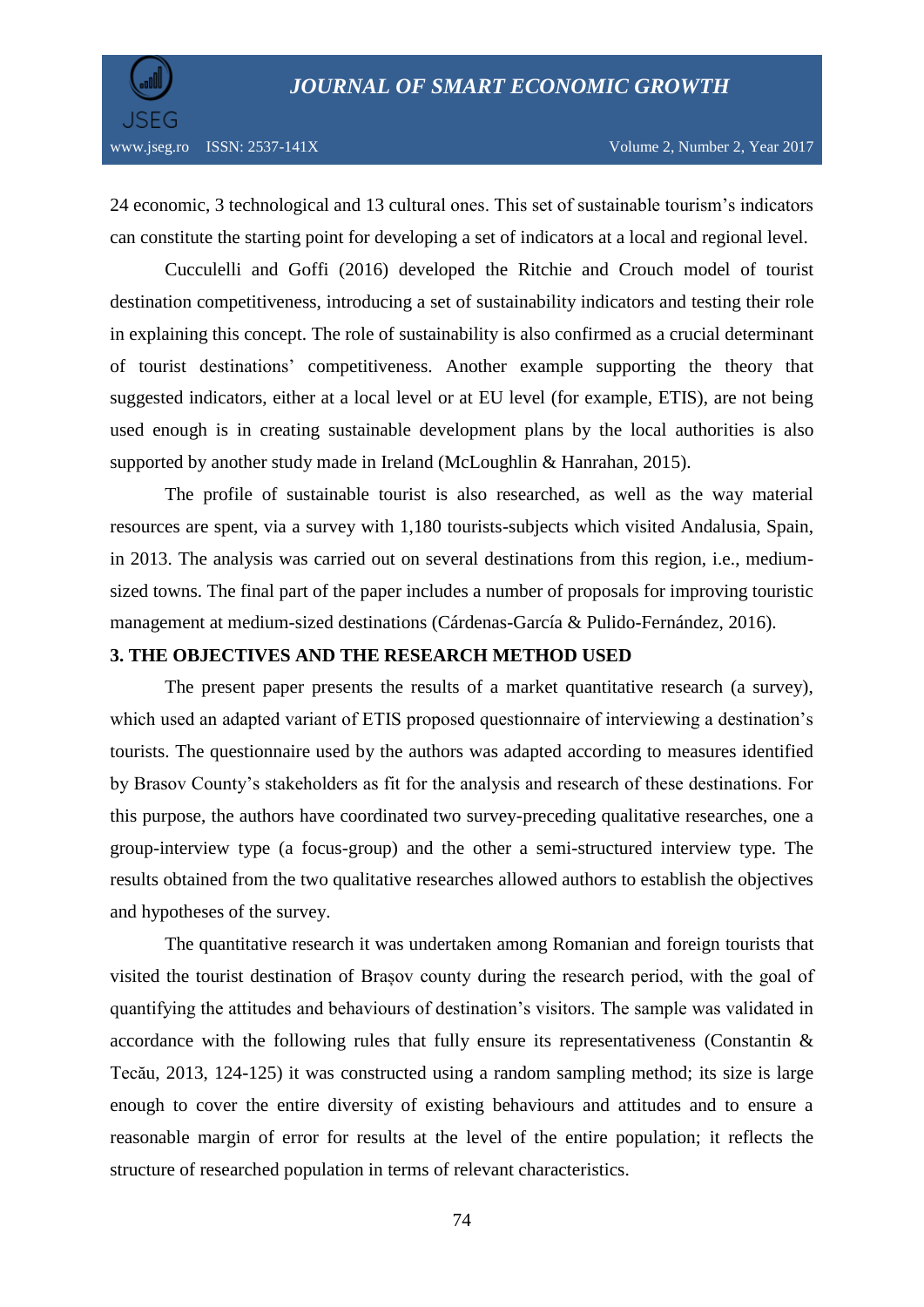

The research was carried out by the authors across Braşov County, in the year of 2016 (actual collection of data). The instrument for interviewing the subjects, namely the questionnaire, contained 18 questions and the relevant ones were analysed below. The questionnaire used was based on the questionnaire proposed in *Guidebook on the European Tourism Indicator System for Sustainable Destinations* (ETIS) to identify travel characteristics of Brașov County tourist destination.

Multistage sampling and simple random sampling were chosen to create samples for this research. Considering tourists stayed in accommodation facilities, data was collected placing the questionnaires at the reception desk in the accommodation units chosen to be part of the sample using the multistage sampling method, with the stages established as follows: the primary sampling units: Brașov County localities, the secondary units: researched units' classification. For the last stage authors have used systematic sampling. After selecting the accommodation facilities to be included in the sample, the simple random sampling method was selected in case of each unit, as hotel reception had a list of accommodated tourists. From this list, respondents were chosen using systematic sampling. At this research stage a total number of 1,119 complete questionnaires were obtained, reducing the value of maximum allowable error to 2.92%. Processing and analysing the data from the 1,119 interviews was realized using the SPSS system (Statistical Package for Social Sciences).

### **4. RESULTS AND DISCUSSIONS**

After carrying out the market research on a sample made up of 1,119 subjects, the most important and relevant results are presented below.

### *Question No. 1. What is your country of residence?*

To accomplish a demographic assessment of sampled visitors, they were asked to indicate their country of residence. The responses the 1,119 visitors provided revealed that the majority of respondents, or 85.8%, answered Romania, 5.4% Germany, 3.6% Italy, 3.5% Switzerland and 1.8% from Israel (Tab. 1).

| Country     | <b>Nominal values</b> | Percentage Values (%) |
|-------------|-----------------------|-----------------------|
| Switzerland |                       |                       |
| Germany     |                       |                       |
| Israel      |                       |                       |
| taly        |                       |                       |

**Table 1: Tourists' countries of residence**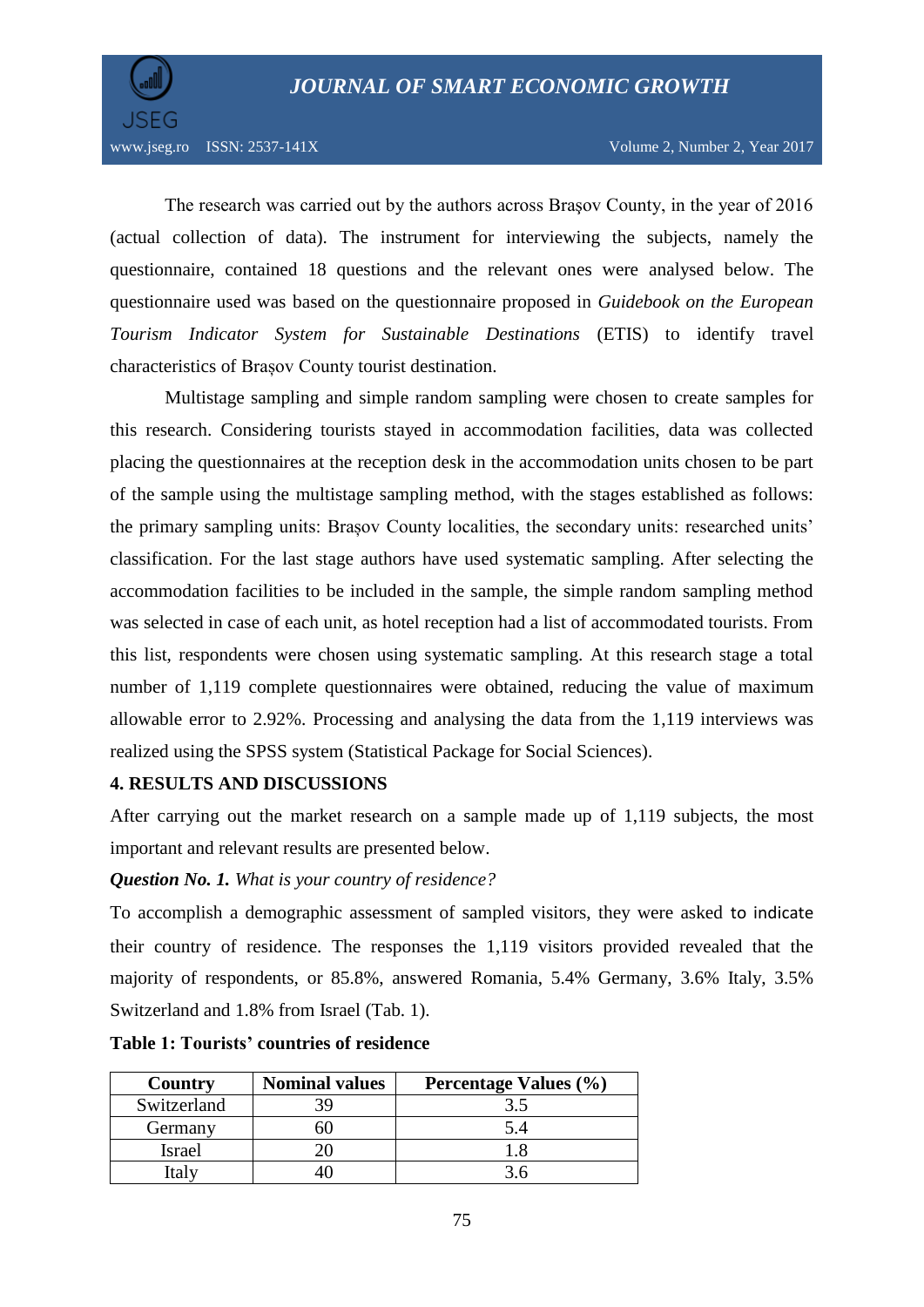

| Romania | 960 | O E<br>0J.O      |
|---------|-----|------------------|
| Total   | 1 Q | 100 <sup>o</sup> |

*Question No. 2.* Can you tell us what was your starting point to reach the destination?

To reach Braşov County tourist destination, the starting point was their own residence for 1,059 visitors (94.6%), and a previous destination for the remaining 5.4% (Tab.2). In case of those who have not departed from their own residence to arrive to Brașov, their previous destinations were Bucharest (1.8%), Buşteni (1.8%) and Cluj-Napoca (1.8%).

**Starting point Nominal values Percentage Values** (%) Home 1059 94.6 Other destination 60 5.4 Total 1119 100.0

**Table 2: Starting point for Braşov County destination**

*Question No. 3*. Please indicate the primary means of transport used to reach the destination? For 67.9% of respondents the primary means of transport used to arrive at destination was the car (their own, friends or company car). The next answer was the train, with 10.7%, closely followed by plain, with 10.6%. 8.9% of the visitors reached their destination by bus and only 1.8% of the tourists opted for rental cars (Tab. 3).

| <b>Transport mode</b>            | <b>Nominal values</b> | Percentage Values (%) |
|----------------------------------|-----------------------|-----------------------|
| Train                            | 120                   | 10.7                  |
| Plane                            | 119                   | 10.6                  |
| <b>Bus</b>                       | 100                   | 8.9                   |
| Car (personal, friends', work's) | 760                   | 67.9                  |
| Car (rented)                     | 20                    | 1.8                   |
| Total                            | 119                   | 100.0                 |

**Tab.3: Primary transportation means to reach the destination**

*Question No. 4.* What transportation means you used/intend to use during your stay here? Sample visitors were asked what transport means they intended to use during their stay at the destination, and the responses revealed 83.6% of the visitors intended to use their own car, sightseeing buses and taxis, while 16.4% of the tourists intended to use local public transport. (Tab. 4).

**Tab. 4: Transportation means used to get around destination**

| Transportation means used to get around | <b>Nominal</b> | <b>Percentage Values</b>     |
|-----------------------------------------|----------------|------------------------------|
| destination                             | values         | $\left( \frac{0}{0} \right)$ |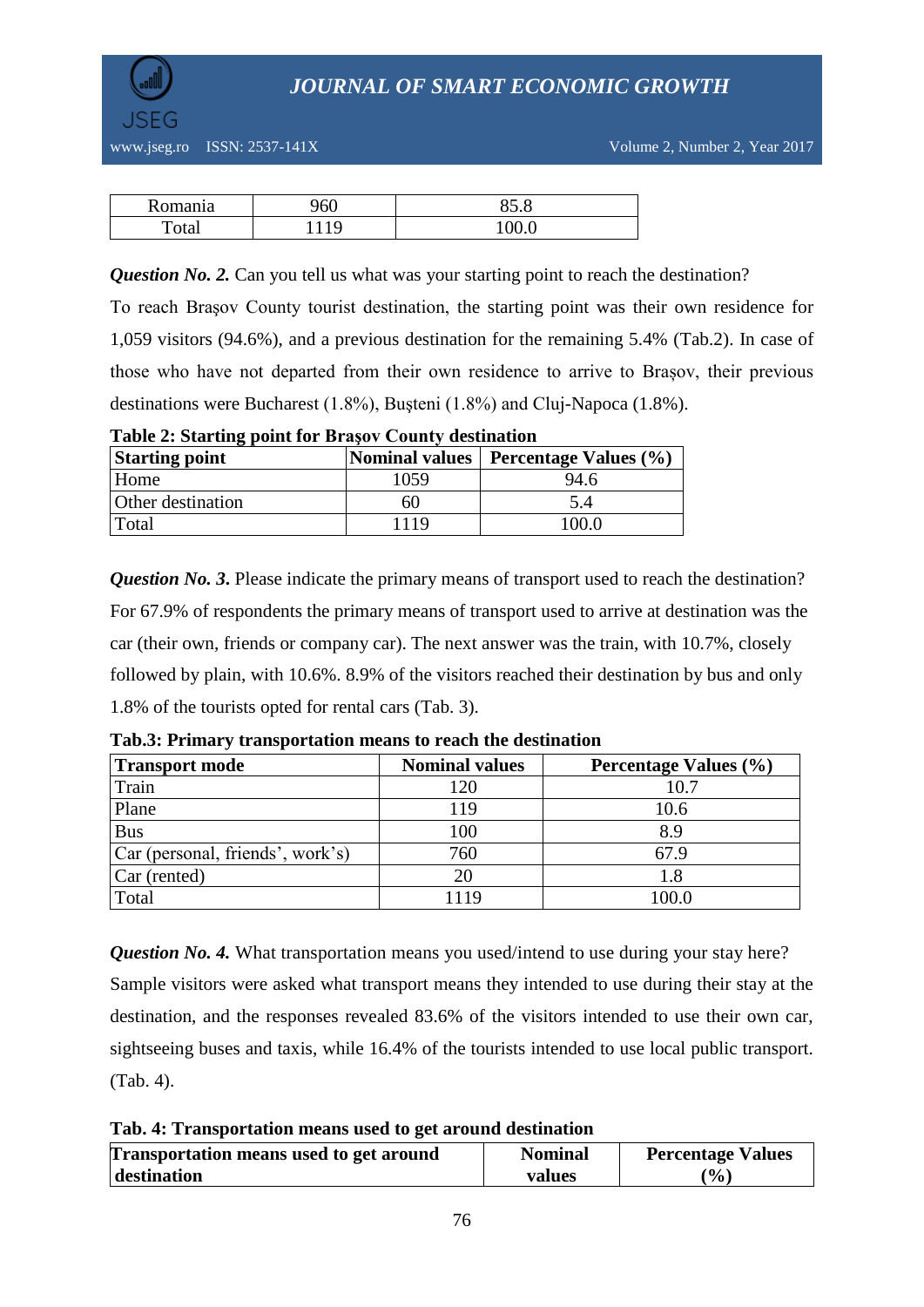

| Public transportation                     | .80  | 0.4   |
|-------------------------------------------|------|-------|
| Other (personal car, touristic bus, taxi) | 919  |       |
| Total                                     | 1099 | .00.0 |

*Question No. 5*. Did you stay/are you planning to stay overnight at the destination?

89.3% of the visitors answered affirmatively and they stayed overnight at the destination, while 10.7% answered negatively; therefore, they did not spend any night at the destination (Tab. 5).

| <b>Stay overnight</b> | <b>Nominal values</b> | <b>Percentage Values (%)</b> |
|-----------------------|-----------------------|------------------------------|
| No                    |                       |                              |
| Yes                   | 999                   | 89.3                         |
| Total                 |                       | 100.0                        |

**Tab.5: Intention to stay overnight at the destination**

*Question No. 6.* If your answer is yes, please state how many nights you spent/will spend in the destination (Braşov County)?

26% of the visitors which responded affirmatively intended to spend one night in Braşov County, 24% wanted to spend two nights at the destination, 16% intended to spend three nights at the destination, while 15.9% wanted to spend 4 nights at the destination. In total, 50% of the visitors spent up to two nights at the destination and 12% of the visitors did not spent the night in Braşov County. Therefore, respondents spent on average 2.67 nights in Brasov county. Only 2% spent 10 nights in Braşov County.

*Question No. 7.* How much money did you spend per person and per day during your stay here? (including accommodation, transport within the destination, food and drinks, shopping and entertainment).

To have a correct assessment of resources spent visiting the destination, respondents were asked about the average daily spending per tourist during their stay, including accommodation, transport within the destination**,** food and drinks, shopping and entertainment. 16.4% of them spent on average less than 50 Euro per day, 38.1% spent between 51 and 100 Euro per day, 30.9% had expenses ranging between 101 and 200 Euro per day, and 14.6% said they spent more than 200 Euro per day. (Tab. 6).

| Tab. 0. Average dany spending per tourist<br><b>Average daily spending   Nominal values</b> |     | <b>Percentage Values <math>(\% )</math></b> |
|---------------------------------------------------------------------------------------------|-----|---------------------------------------------|
| $\vert$ < 50 Euro                                                                           | 180 | 16.4                                        |
| $ 51 - 100 \text{ Euro} $                                                                   | 419 | 38.1                                        |

**Tab. 6: Average daily spending per tourist**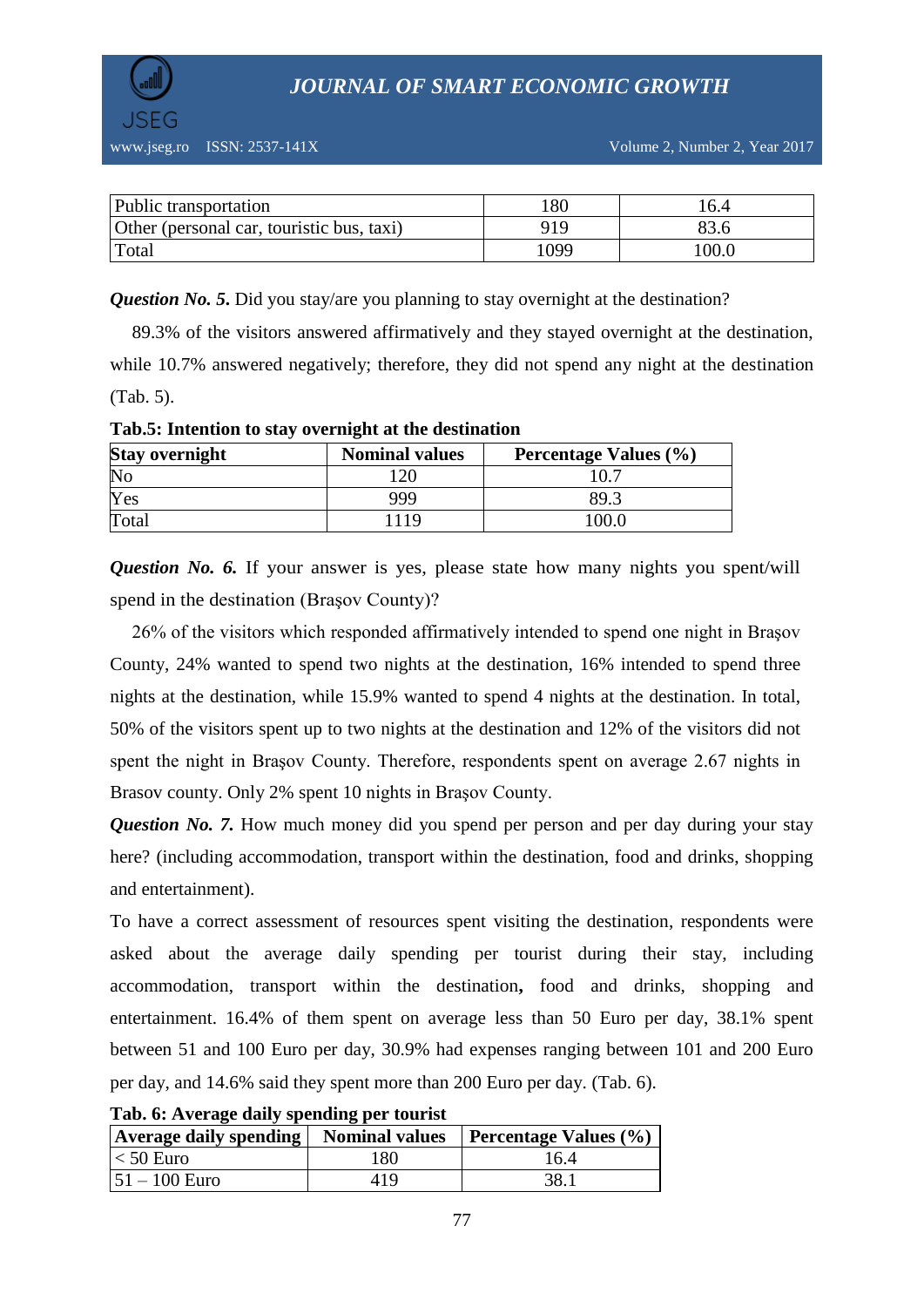

www.jseg.ro ISSN: 2537-141X Volume 2, Number 2, Year 2017

| $101 - 200$ Euro | 340  | 30.9  |
|------------------|------|-------|
| $> 200$ Euro     | 160  | 14.6  |
| Total            | 1099 | 100.0 |

Regarding gender of respondents taking part in this research, we have accounted the responses of 585 women, 52.3% of total, and 534 men, 47.7% of total. 11.2% of respondents, respectively 125 persons, travelled alone, 58.6% of total (or 656 persons) answered they visited the destination as a couple/family without children, whilst 30.2%, or 338 respondents visited Braşov County as a family with children.

The age structure of sample visitors reveals that 290 persons, namely 25.9%, were in the 18-29 years old age group; 177 persons (or 15.8%) were in the 30-39 years old age group; 153 tourists (or 13.7%) belong in the 40-49 years old age group; 204 visitors, namely 18.2%, were in the 50-59 years old age group; 295 of respondents (26.4%) were aged over 60 years 4.

The analysis of responses regarding primary transport means chosen by visitors to reach the destination revealed that, regardless of their marital status (single, couple or family with children), the primary transport means was their own car, with a correlation coefficient of -0.54, respectively a moderate downhill (negative) correlation. A similar response structure was also noticed when accounting the age of respondents, with a correlation coefficient of 0.28, showing a weak uphill (positive) relationship. The use of a car as a means of transport was mainly preferred by women, with a correlation coefficient of -0.64, revealing a moderate downhill relationship.

Regarding the overnight stay at destination, depending on respondents' gender, a correlation coefficient of 0.48 appeared, expressing a moderate uphill relationship. There were no significant differences between female and male responses. Regarding visitors' responses and their marital status, most of the visitors which stayed at least one night at the destination, were families without children. The correlation coefficient was of -0.05, revealing a very weak downhill relationship. Analyzing the relationship between respondents' gender and their average daily spending, a coefficient of 0.31 was generated, a rather weak uphill relationship. Regarding average daily spending depending on visitor's marital status, it seems families without children spent most money. This analysis produced a correlation coefficient of -0.32.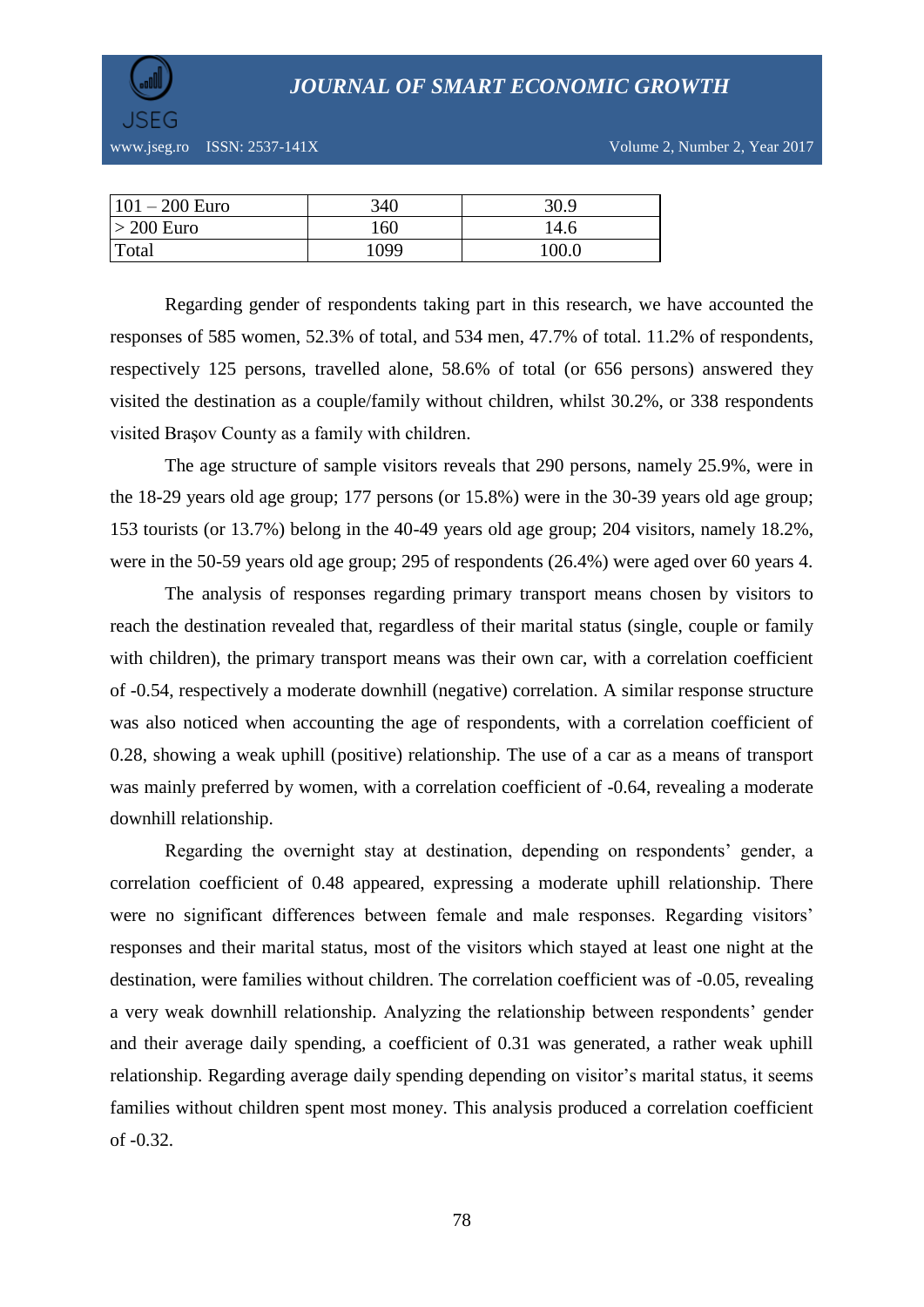

## **5. CONCLUSIONS**

Issues regarding infrastructure still remain, as main transport means of surveyed tourists (67.9%) is the car; highways construction became a priority, as Brașov is a traffic centre, used as transit to neighbouring counties and is located along a very important European traffic corridor.

Another research result reveals only 10.6% of total visitors used airplanes as transport means to reach their destination. Therefore, building an airport in Brașov has also become a priority for the development of regional transportation infrastructure, as evidenced by Development Strategy in the Central Region 2014-2020.

In the same time, the question of local public transport is also raised, as only a minority of tourists (16.1%) intends to use it, which means either they do not have enough information about it (which requires better information/promotion) or they are not satisfied with the way it works and the services it provides (which raises a problem of local level authorities' management).

Improving local infrastructure will have an important contribution to Brașov County's sustainable development, especially from the economic point of view (leading to an increased regional tourism mobility) and from the environmental point of view (reducing pollution problems).

The findings of this paper contribute to establishing Brașov County's profile as a tourist destination (offering information about tourists, average spending/day and person, length of stay, marital status, age, gender), profile that can be used by tourist destination's managing body, as well as by hospitality industry for creating profitable and sustainable tourism products and services, like boutique hotels, for instance (Baltescu & Boscor, 2016.). In addition, this information is also useful for establishing the communication/promotional strategies targeting current and potential tourists, including the use of social network (Chitu & Albu, 2013).

In conclusion, we are confident that the quantitative research presented in this paper, developed based on a tourists' questionnaire, together with the other ETIS proposed tools (such as destination's profile, the questionnaire regarding destination's management, the questionnaire for businesses and the one for resident population), adapted to specifics of a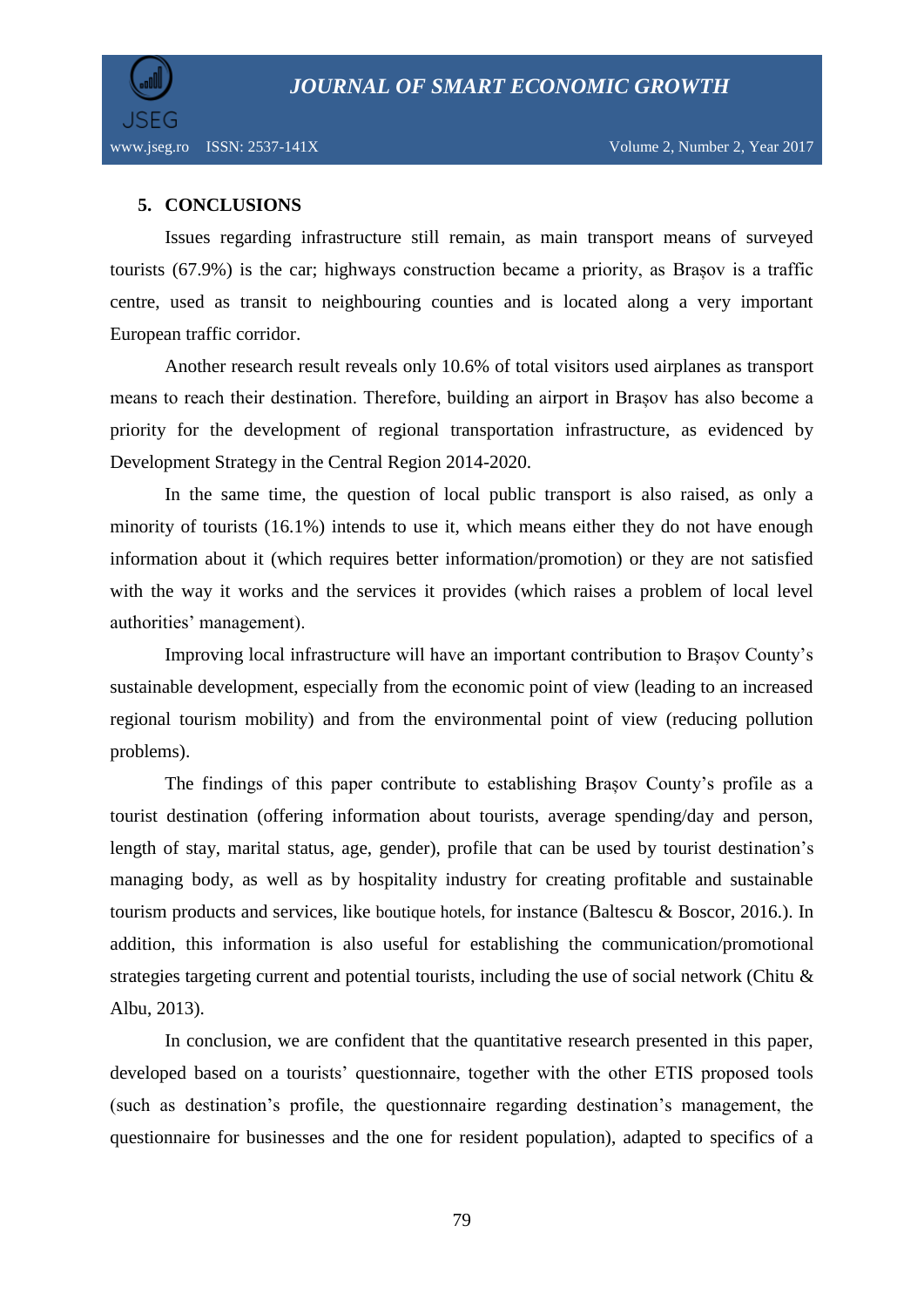

given tourist destination, may be particularly useful in achieving Brașov County's sustainable development objectives as a tourist destination.

**ACKNOWLEDGMENT:** *This work was supported by the Romanian Executive Unit for Financing Higher Education, Research, Development and Innovation, the Joint Applied Research Projects PN-II-PT-PCCA-2013-4, under the contract no. 324/2014.*

**CONFLICTS OF INTEREST AND PLAGIARISM:** The authors declare no conflict of interest and plagiarism.

## **REFERENCES**

- 1. Băltescu C A.& Boșcor D. (2016) The development of boutique hotels in Brasov, *Ovidius University Annals Economic sciences series*, vol. XVI (1),274-278
- 2. Brătucu G & Demeter T, (2014) Typologies of youth tourism, Bulletin of the *Transilvania*  University of Braşov, Series V: Economic Sciences, 7(56)/1, 115-122
- 3. Brščić, K., [Poljuha,](http://scholar.google.ro/citations?user=n4qyECEAAAAJ&hl=ro&oi=sra) D. & Trost Lesić, K. (2015) *[Satisfaction and travel characteristics of](http://bib.irb.hr/datoteka/782152.brosura_Mitomed_za_Institut_pdf.pdf)  tourists and visitors in Istria - [Results of a study conducted according to the ETIS system,](http://bib.irb.hr/datoteka/782152.brosura_Mitomed_za_Institut_pdf.pdf) project MITOMED*, Institute for Agriculture and Tourism, Porec, Croatia.
- 4. [Cárdenas-García, P. J.](http://www.cabdirect.org/search.html?q=au%3A%22C%C3%A1rdenas-Garc%C3%ADa%2C+P.+J.%22) & [Pulido-Fernández, J. I.](http://www.cabdirect.org/search.html?q=au%3A%22Pulido-Fern%C3%A1ndez%2C+J.+I.%22) (2016). This is a chapter. In Artal-Tur, A., Kozak, M. (eds) *Destination competitiveness, the environment and sustainability: challenges and cases 2016: Socio-economic profile of sustainable tourists and expenditure at destinations: a local-based analysis in Andalusia, Spain*, (169-183). CABI Series in Tourism Management Research. Retrieved from at <http://www.cabi.org/cabebooks/ebook/20153411717>
- 5. Ceron, J.P. & Dubois, G. (2003) Tourism and Sustainable Development Indicators: The Gap between Theoretical Demands and Practical Achievements, *Current Issues in Tourism,* [6](http://www.tandfonline.com/loi/rcit20?open=6&repitition=0#vol_6) (1): 54-75. doi 10.1080/13683500308667944
- 6. Chávez-Cortés, M. & Alcántara Maya, J.A. (2010) Identifying and Structuring Values to Guide the Choice of Sustainability Indicators for Tourism Development", *Sustainability,* 2: 3074-3099. doi:10.3390/su2093074.
- 7. Chițu I.B. & Albu R.G. (2013) Aspects regarding the use of facebook within the hospitality industry – a case study in Romania, *Bulletin of the Transilvania University of Braşov,* 6 (55), 1: 97-102
- 8. [Choi,](http://scholar.google.ro/citations?user=0hieV-oAAAAJ&hl=ro&oi=sra) H.S.C. & [Sirakaya,](http://scholar.google.ro/citations?user=EzMcFXIAAAAJ&hl=ro&oi=sra) E. (2006) [Sustainability indicators](http://www.sciencedirect.com/science/article/pii/S0261517705000737) for managing community [tourism,](http://www.sciencedirect.com/science/article/pii/S0261517705000737) *Tourism management*, [27 \(6\)](http://www.sciencedirect.com/science/journal/02615177/27/6): 1274–1289. [doi:10.1016/j.tourman.2005.05.018.](http://dx.doi.org/10.1016/j.tourman.2005.05.018)
- 9. Commission of the European Communities (2001) *Working together for the future of European tourism*. Retrieved February 26, 2016, from: <http://ec.europa.eu/transparency/regdoc/rep/1/2001/EN/1-2001-665-EN-F1-1.Pdf>
- 10. Consiliul Județean Brasov [Brasov County Council] (2010) *Analiza situației actuale*, *Cap. 4 Turism, cultură, patrimoniu cultural*, sport *[The current situation analysis , Cap. 4 Travel, culture, heritage, sport]*, 21-130. Retrieved March 24, 2016, from: http*://www.*site.judbrasov.ro/upload/files/8\_Turism+SWOT.pdf